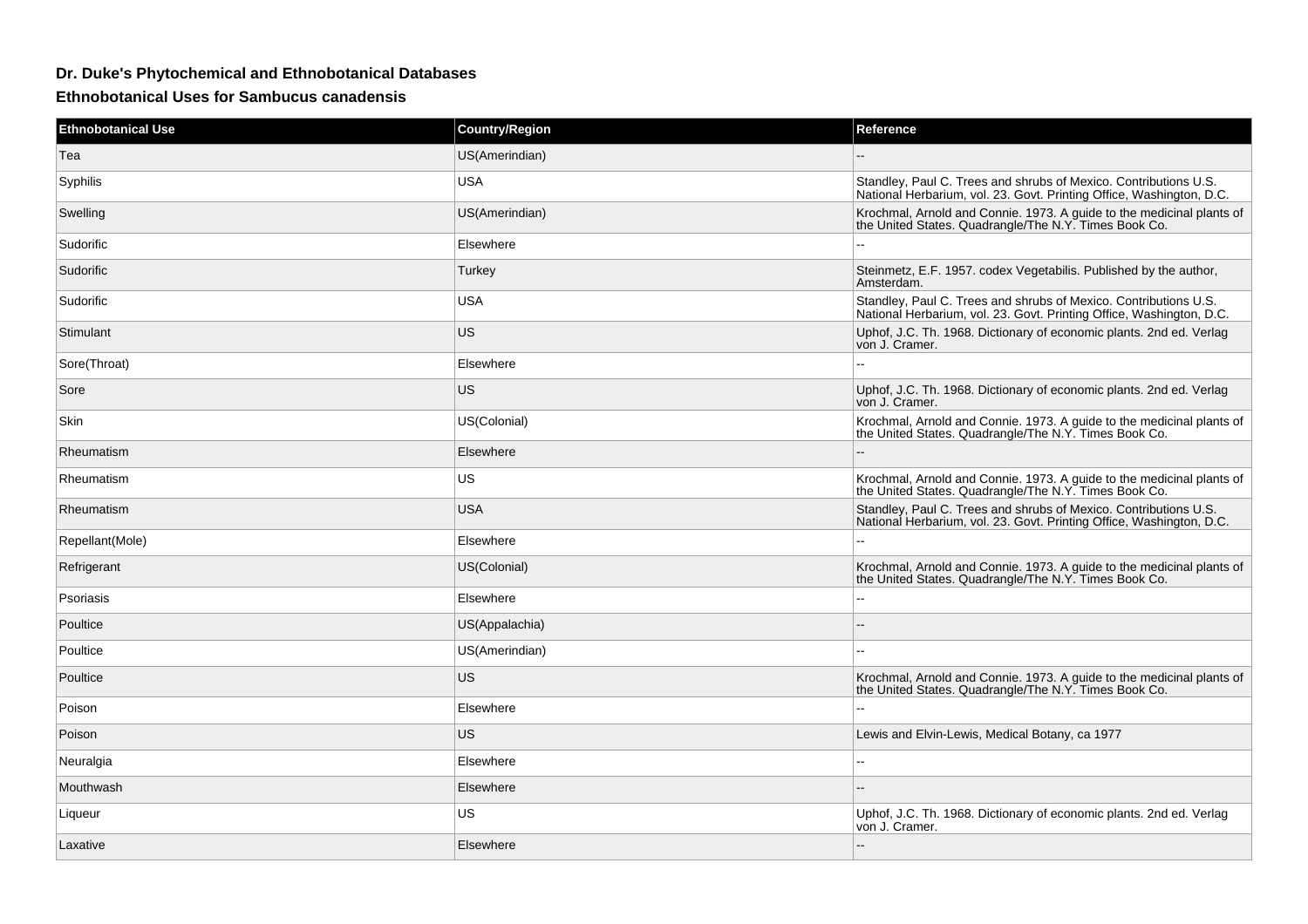| Ethnobotanical Use | <b>Country/Region</b> | Reference                                                                                                                                |
|--------------------|-----------------------|------------------------------------------------------------------------------------------------------------------------------------------|
| Laxative           | Turkey                | Steinmetz, E.F. 1957. codex Vegetabilis. Published by the author,<br>Amsterdam.                                                          |
| Intoxicant         | US(Colonial)          | Krochmal, Arnold and Connie. 1973. A guide to the medicinal plants of<br>the United States. Quadrangle/The N.Y. Times Book Co.           |
| Hydragogue         | <b>USA</b>            | Standley, Paul C. Trees and shrubs of Mexico. Contributions U.S.<br>National Herbarium, vol. 23. Govt. Printing Office, Washington, D.C. |
| Homeopathy         | Elsewhere             |                                                                                                                                          |
| Gout               | Elsewhere             | $\overline{a}$                                                                                                                           |
| Fever              | US(Colonial)          | Krochmal, Arnold and Connie. 1973. A guide to the medicinal plants of<br>the United States. Quadrangle/The N.Y. Times Book Co.           |
| Fever              | Turkey                | Steinmetz, E.F. 1957. codex Vegetabilis. Published by the author,<br>Amsterdam.                                                          |
| Excitant           | <b>USA</b>            | Standley, Paul C. Trees and shrubs of Mexico. Contributions U.S.<br>National Herbarium, vol. 23. Govt. Printing Office, Washington, D.C. |
| Epilepsy           | <b>USA</b>            | Standley, Paul C. Trees and shrubs of Mexico. Contributions U.S.<br>National Herbarium, vol. 23. Govt. Printing Office, Washington, D.C. |
| Epilepsy           | Elsewhere             | $\sim$ $\sim$                                                                                                                            |
| Emetic             | Elsewhere             | $\overline{a}$                                                                                                                           |
| Emetic             | Turkey                | Steinmetz, E.F. 1957. codex Vegetabilis. Published by the author,<br>Amsterdam.                                                          |
| Dropsy             | US                    | Krochmal, Arnold and Connie. 1973. A guide to the medicinal plants of<br>the United States. Quadrangle/The N.Y. Times Book Co.           |
| <b>Dropsy</b>      | <b>USA</b>            | Standley, Paul C. Trees and shrubs of Mexico. Contributions U.S.<br>National Herbarium, vol. 23. Govt. Printing Office, Washington, D.C. |
| Diuretic           | Elsewhere             | $\mathbf{L}$                                                                                                                             |
| Diuretic           | US                    | Uphof, J.C. Th. 1968. Dictionary of economic plants. 2nd ed. Verlag<br>von J. Cramer.                                                    |
| Diuretic           | Turkey                | Steinmetz, E.F. 1957. codex Vegetabilis. Published by the author,<br>Amsterdam.                                                          |
| Diaphoretic        | Elsewhere             |                                                                                                                                          |
| Diaphoretic        | US                    | Uphof, J.C. Th. 1968. Dictionary of economic plants. 2nd ed. Verlag<br>von J. Cramer.                                                    |
| Diaphoretic        | <b>USA</b>            | Standley, Paul C. Trees and shrubs of Mexico. Contributions U.S.<br>National Herbarium, vol. 23. Govt. Printing Office, Washington, D.C. |
| Depurative         | Elsewhere             | $\sim$                                                                                                                                   |
| Depurative         | Turkey                | Steinmetz, E.F. 1957. codex Vegetabilis. Published by the author,<br>Amsterdam.                                                          |
| Cyanogenetic       | Elsewhere             |                                                                                                                                          |
| Collyrium          | <b>US</b>             | Uphof, J.C. Th. 1968. Dictionary of economic plants. 2nd ed. Verlag<br>von J. Cramer.                                                    |